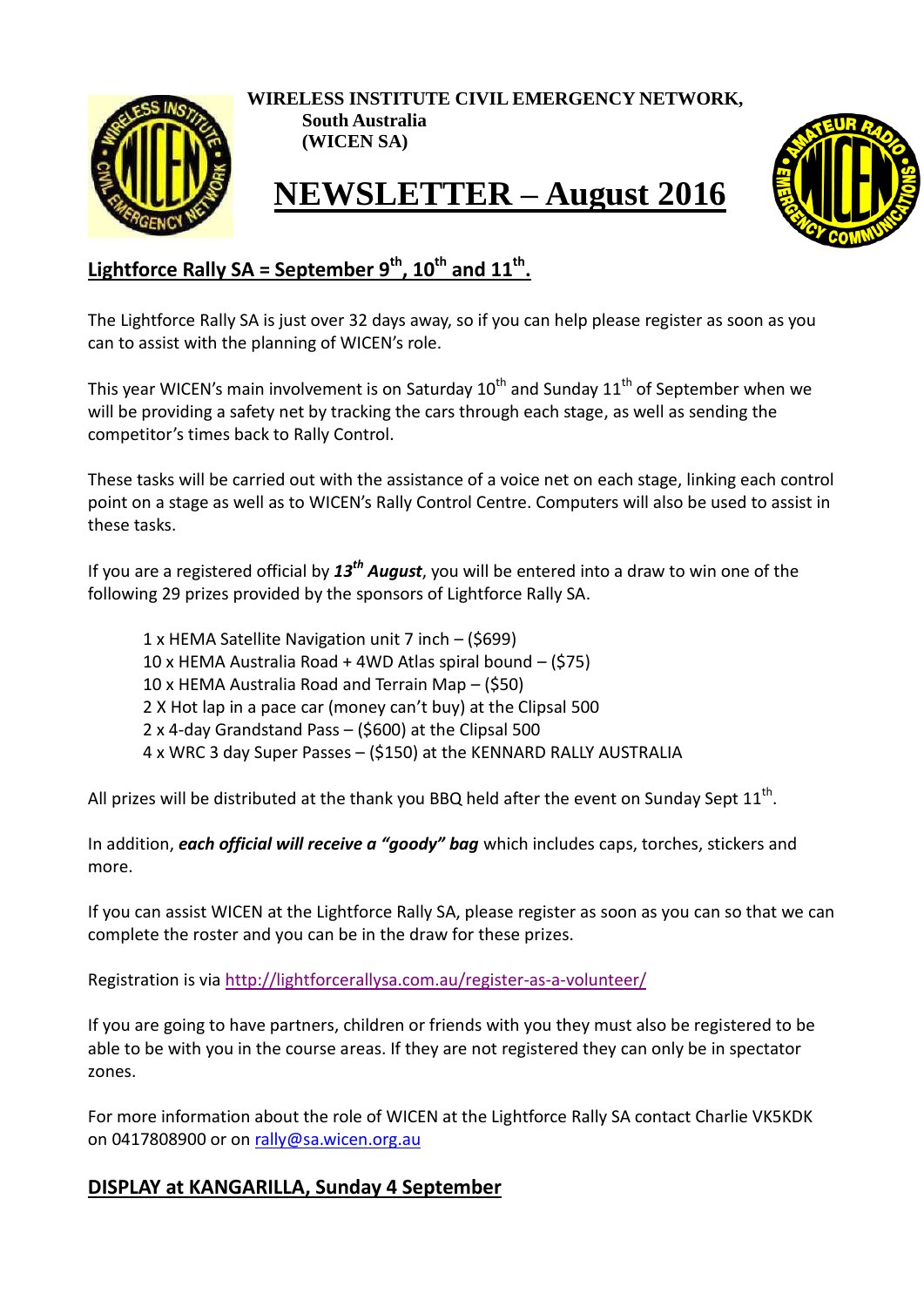Uniting Church at Kangarilla has 'Information on Emergencies' day on Sunday 4<sup>th</sup> September (Father's Day). This will be "Zombie attack, what would you do !!!"

Thanks to the referral from AHARS, WICENSA have the opportunity to display and provide information on amateur radio.

Idea is that general public (expected 200) will move from the church to the CFS station, visiting information booths on the way.

WICEN will conduct an exercise where the people within the group are separated and then given a 'lost person form'. Could you describe what your friend was wearing, eye colour, height, weight, etc ? We will then ask them to transmit a message via UHF Commercial handheld to their friend.

Three or more volunteers required to assist for a few hours on Sunday afternoon. If you can assist, please contact Andrew Macmichael (VK5FMAC) 0403 791488 or [secretary@sa.wicen.org.au](mailto:secretary@sa.wicen.org.au)

## **SAERA 2016 State Championship horse ride**

Thank you to Andrew Macmichael (VK5FMAC), Allen Harley (VK5FTAZ), Alan Raftery (VK5AR), Jane Morphett (VK5FATE), David Law (VK5AAH), Nic McLean (VK5ZAT), Miranda McLean, Louis Coleshill (VK5FLY), David Wilson (VK5LSB) & Peter Reichelt (VK5APR) who attended.

The adaptability and resilience to get the messages through was outstanding. Especially Alan and Jane who became a relay station when base could not hear a checkpoint, as well as their own busy checkpoint.

Base was setup in a brick building with the other SAERA organisers.

SAERA noted the ability of radio over mobile telephones when batteries failed and at places they could not connect.



I also had riders approach on Sunday morning during packup, to say thanks. Comments made "…if you did not volunteer with radios we could not ride, so please pass on thanks…"

More planning will be done for the Tom Quilty event in 2017, because some of the checkpoints will move and lessons learnt from this year's event.